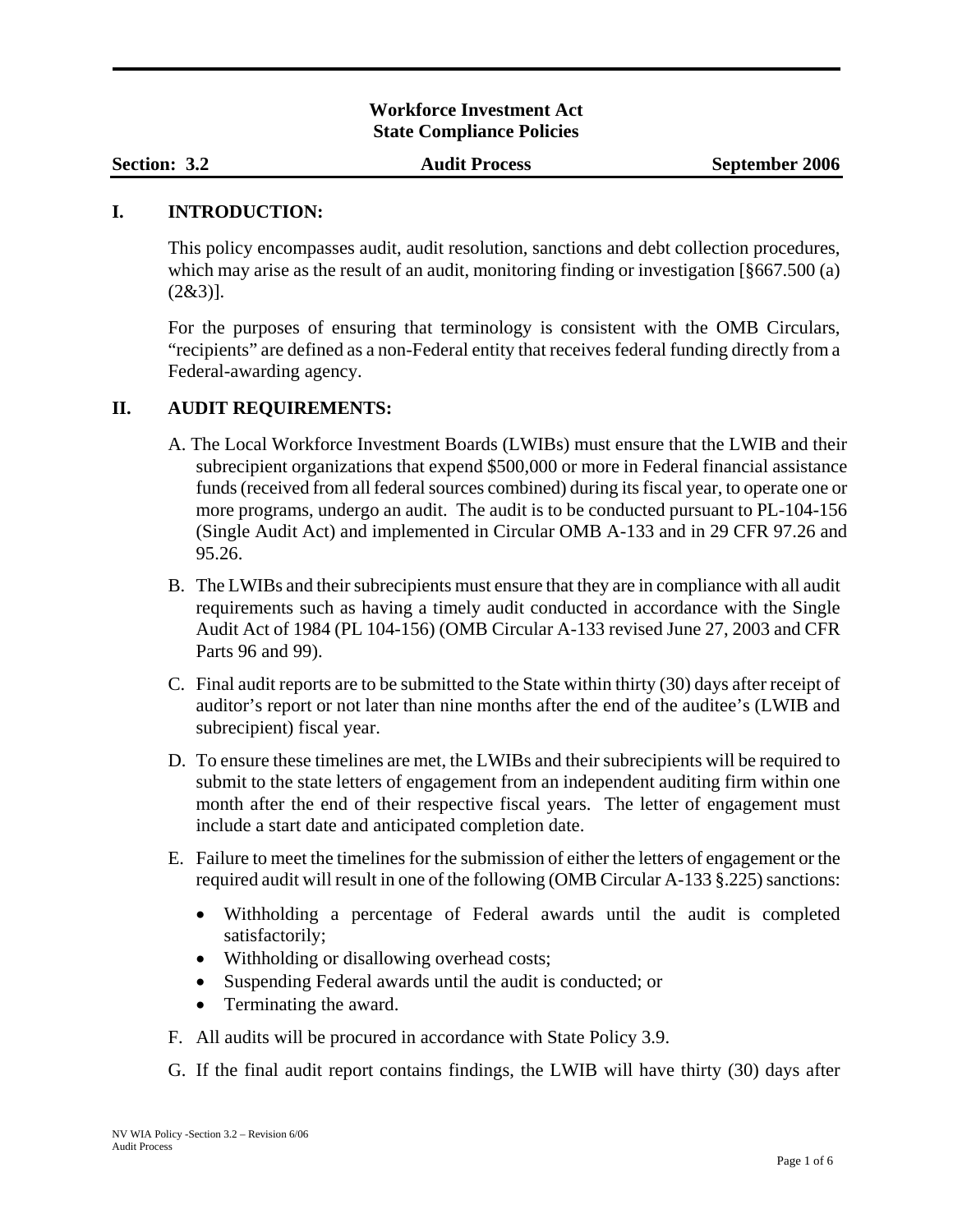receipt of the final report to submit a corrective action plan to the State.

- H. Auditors must retain working papers in accordance with Federal and State record retention requirements (see State policy 5.4). The auditor must assure that working papers will be available for examination by authorized representatives of the Governor of Nevada, federal oversight agencies, and the entity audited.
- I. The audit report may include findings (if applicable), recommendations, questioned costs, corrective actions and time frames for resolution. Adverse findings may be established in the State or internal monitoring process as well as in independent audits.
- J. Debts established through the internal and external monitoring process, as well as the audit, may be dealt with in accordance with §667.500, State policy 5.6 and paragraphs VI and VII in this policy.
- K. The notice of audits conducted or arranged by the Office of the Inspector General or the Comptroller General will be provided in advance.

# **III. RESOLUTION OF AUDIT FINDINGS:**

## **A. Written procedures**:

Local Workforce Investment Boards (LWIBs) must have written procedures for resolving subrecipient audit findings. These procedures must include, but are not limited to, the following elements:

- 1. Audit Resolution Plan that includes corrective action steps and timetable for completion.
- 2. An initial determination, if necessary, which states:
	- a. All costs questioned or recommended for disallowance and administrative findings;
	- b. Whether these costs are allowed or disallowed and the reasons for such actions;
	- c. Acceptance or rejection of any corrective action taken to date including corrective action on administrative findings;
	- d. Statement of possible sanctions;
	- e. An offer for informal resolution of at least 60 days from issuance of the initial determination [§667.510 (c)].
- 3. An informal resolution period in which a subrecipient may present documentation to support allowability of costs [§667.510 (c)].
- 4. A final determination, which states:
	- a. Matters discussed during informal resolution and the results of the discussion;
	- b. A summation of the costs allowed and disallowed and acceptability of corrective action on administrative findings with reasons for any changes from the initial determination;
	- c. Establishment of a debt, if appropriate;
	- d. Time by which debt must be repaid and when debts become delinquent;
	- e. Whether or not interest will be charged and the interest rate;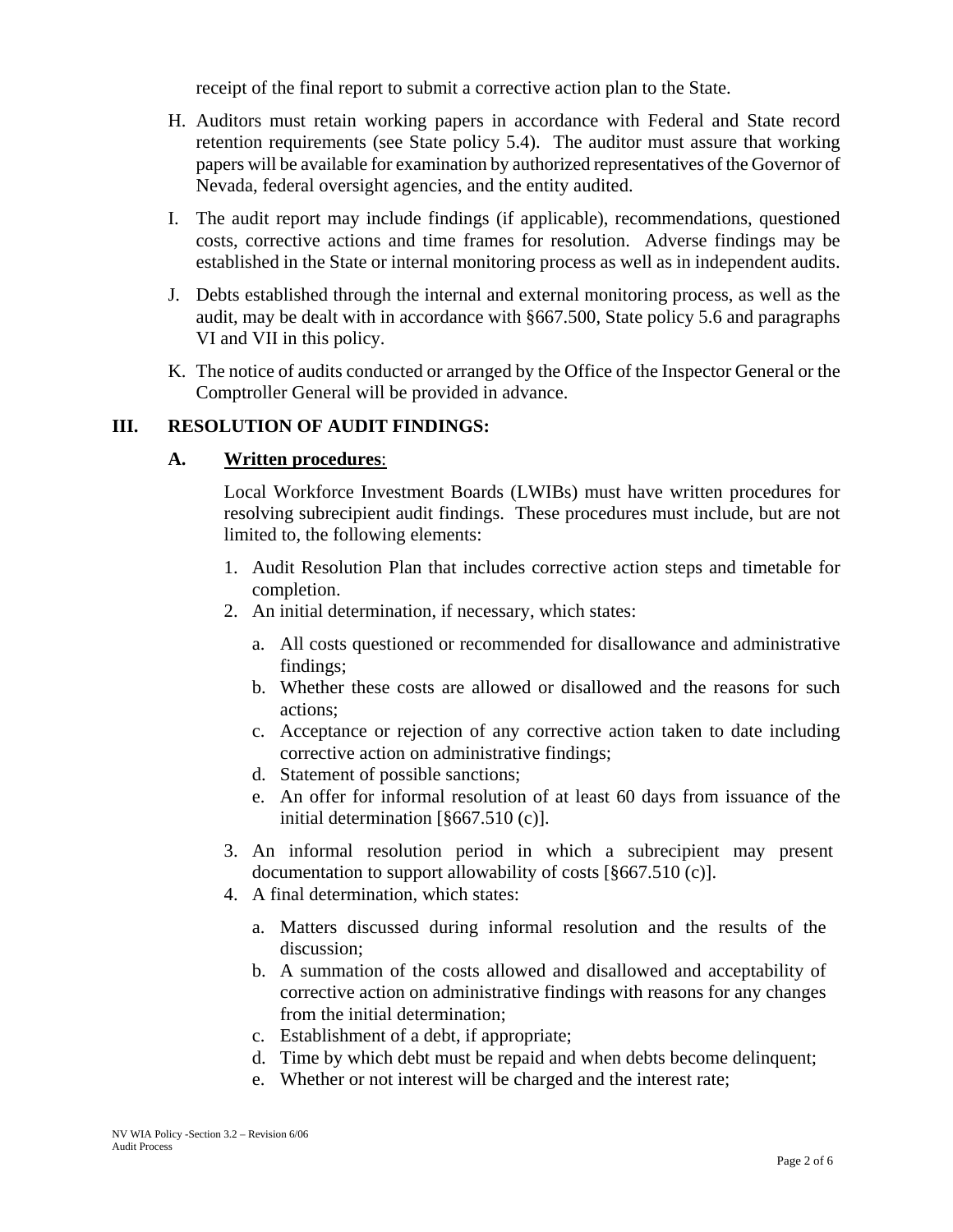- f. Any other required corrective actions and time frames by which they will be accomplished;
- g. Statement of possible sanctions;
- h. Procedures by which subrecipient may appeal to the State a decision of the entity making the determinations.

Time frames must be established for each step in the process and will be a part of the written audit resolution procedures. Total time for the resolution of an audit finding may not exceed 90 days from receipt of the final audit report of the subrecipient. Initial and final determinations will be mailed "Certified - Return Receipt Requested" to the State. Time frames established must be within the limits established in this policy.

## **B. State Review of LWIB Resolution of Subrecipient Audit Findings:**

Local Boards are responsible for resolving adverse audit findings of its subrecipients in accordance with Audit, Audit Resolution, Sanctions and Debt Collection Procedures. A copy of the audit resolution plan, which includes audit findings, resolution of questioned costs, costs recommended for disallowance, and administrative findings must be sent to the State no later than thirty (30) days from the receipt of the final audit report from the audit firm.

Any requests for waivers of imposition of sanctions or of costs improperly incurred by subrecipients must be submitted to the State with supporting documentation no later than thirty (30) days after the issue of the final audit report [20 CFR 667.720 "The recipient requests such a waiver and provides documentation to demonstrate that it has substantially complied with the requirements of section  $184(d)(2)$  of the Act, and this section." and TAG II-13-4 and 5 "If the waiver request is made during the ETA audit resolution period, it must be made during informal resolution. If the waiver request relates to a debt established during the grantee's resolution process, then a copy of the audit resolution document(s) or a resolution report must accompany the request."]. When the State receives the resolution package from the Local Board, a letter will be sent within thirty (30) days indicating whether the documentation is sufficient for resolution and whether the request for waiver of imposition of sanctions is:

- 1. Approved and forwarded to the USDOL Grant Officer;
- 2. Disapproved and the reasons therefor; or
- 3. Pending until further documentation can be obtained to support the waiver request.

*Note*: When the State disapproves the resolution by the LWIB, procedures outlined in paragraphs IV.C. will be followed.

# **IV. AUDIT RESOLUTION BY THE STATE [§667.500(a)(1)]:**

### **A**. **State Agencies**:

The State of Nevada's Legislative Counsel Bureau, Audit Division conducts regular audits of state agencies and provides a copy of preliminary findings and recommendations to the head of the audited agency.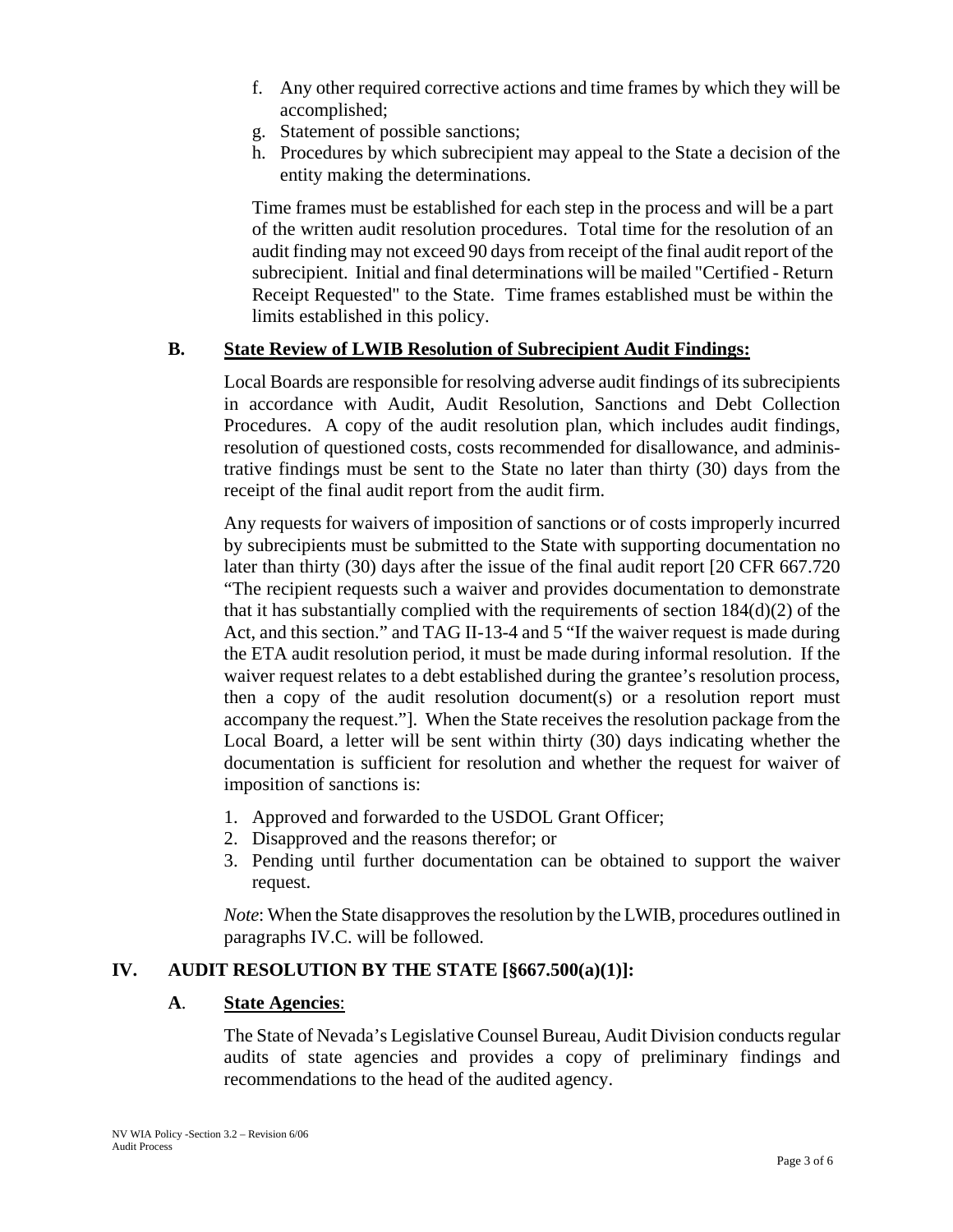## **B. Non-State Agencies**:

A final audit report must be issued to the State by the audit firm within 30 days after the draft report has been issued, but no later than 9 months following the end of the fiscal year audited.

# **C. Audit Resolution Plan**:

Within 30 days of receipt of the final audit report, each LWIB must submit an audit resolution plan that must specify plans and timetables for resolving corrective action. The plan must demonstrate how corrective action resolution will occur within 60 days of the receipt of the final audit report from the State. The audit resolution plan may include other documentation to substantiate LWIB position on adverse audit findings. The State will evaluate findings and recommendations reported by auditors and corrective action developed by the LWIB.

- 1. If the audit resolution plan is accepted by the State, a letter of resolution will be issued to the grantee within 30 days of receipt of the resolution plan. If the State determines that the audit is not satisfactorily resolved, an initial determination concerning unresolved audit findings will be issued to the grantee within 30 days of receipt of the resolution plan.
- 2. Each LWIB that has been issued an initial determination of findings will have 10 days from the receipt of the initial determination to request informal resolution. If informal resolution is not requested, the final determination will be issued.
- 3. All requests for resolution of initial determination of findings made by LWIBs will be submitted within 30 days of the initial determination. Additional information or documentation may be presented to substantiate the allowability of costs or to demonstrate that appropriate corrective actions on questioned costs or administrative findings has taken place.
- 4. Within 120 days of the initial determination, the State will issue a final determination. It will contain information on procedures by which the LWIB may request a hearing if the LWIB disagrees with all or part of the final determination.

# **D. State Audit Resolution Calendar**:

| Activity                             | Time Frame                                                                                                                      |
|--------------------------------------|---------------------------------------------------------------------------------------------------------------------------------|
| Final Audit Report Issued            | Submit within one month after receipt of<br>auditor's report or not later than nine months<br>after the end of the fiscal year. |
| <b>Grantee Audit Resolution Plan</b> | 30 Days after Final Audit                                                                                                       |
| Letter of Resolution                 | 30 Days after receipt of Audit Resolution Plan                                                                                  |
| <b>OR</b>                            |                                                                                                                                 |
| Initial Determination                | 30 Days after receipt of Audit Resolution Plan                                                                                  |
| Informal Resolution Request Due      | 10 Days from Initial Determination                                                                                              |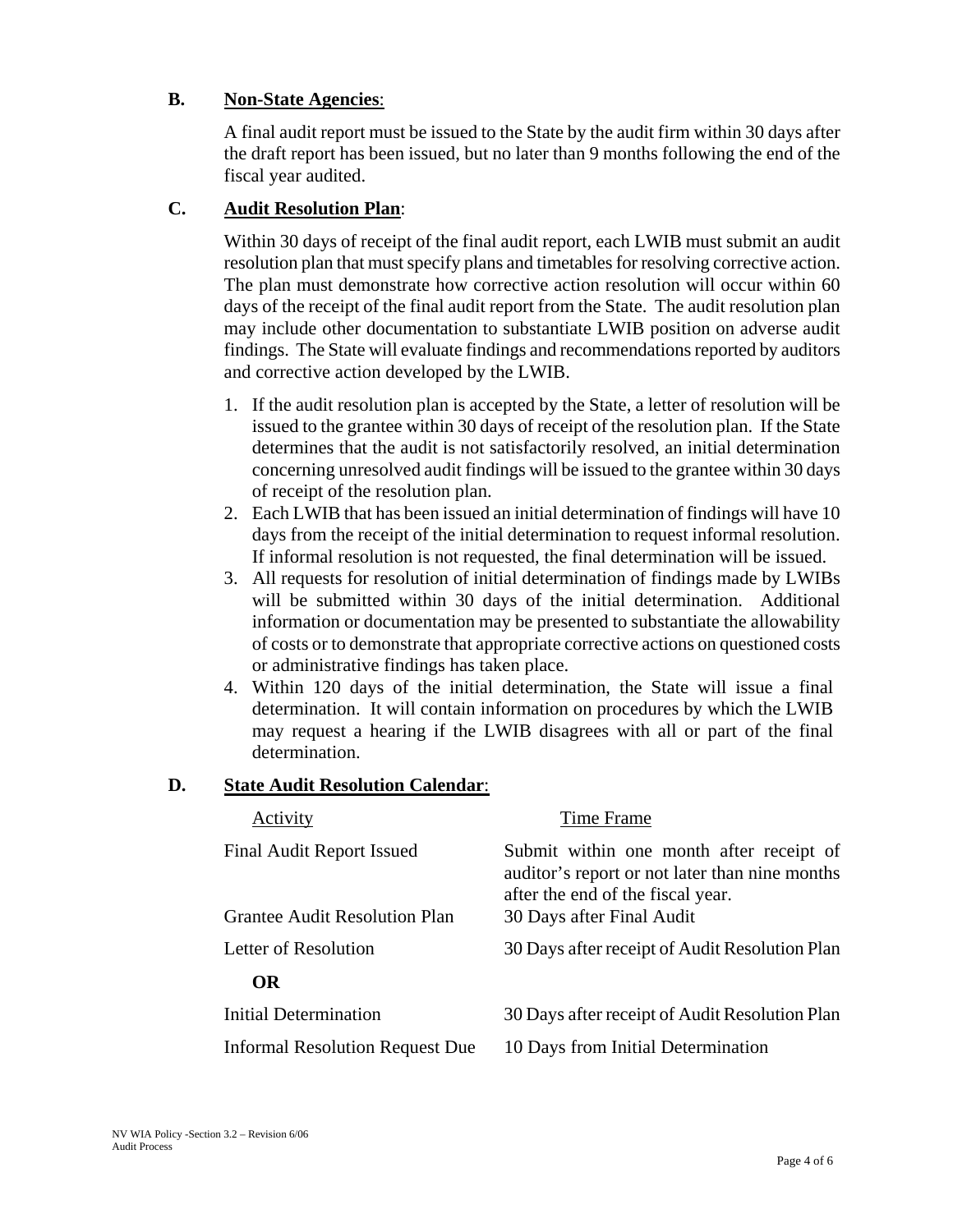### **E**. **Debt Establishment/Collection**:

- 1. A debt will be established for disallowed costs included in the final determination. All questioned costs or costs recommended for disallowances that have not been resolved in the final determination will become disallowed costs.
- 2. Interest may be charged on debts established for disallowed costs. Interest may be charged from the day the debt becomes delinquent. The interest rate will be the current rate the State receives on its 90-day U. S. Treasury Bill Investment. After 90 days, if the debt is not resolved without good cause, a penalty fee of 5 percent of the debt and interest due will be included and added to the debt.

### **F**. **Appeals:**

Except where preempted by specific federal law, regulation, or OMB Circular, the State Administrative Procedures Act, as set forth in Chapter 233B of NRS, shall govern the conduct of appeals from audits, monitoring findings, or investigations.

## **G. Appeal Resolution Procedure at State Level:**

- 1. In a contested case, all parties must be afforded an opportunity for hearing after reasonable notice.
- 2. The notice must include:
	- (a) A statement of the time, place and nature of the hearing.
	- (b) A statement of the legal authority and jurisdiction under which the hearing is to be held.
	- (c) A reference to the particular sections of the statutes and regulations involved.
	- (d) A short and plain statement of the matters asserted. If the agency or other party is unable to state the matters in detail at the time the notice is served, the initial notice may be limited to a statement of the issues involved. Thereafter, upon application, a more definite and detailed statement must be furnished.
- 3. Any party is entitled to be represented by counsel.
- 4. Opportunity must be afforded all parties to respond and present evidence and argument on all issues involved. An agency may by regulation authorize the payment of fees and reimbursement for mileage to witnesses in the same amounts and under the same conditions as for witnesses in the courts of this state.
- 5. Unless precluded by law, informal disposition may be made of any contested case by stipulation, agreed settlement, consent order or default. If an informal disposition is made, the parties may waive the requirement for findings of fact and conclusions of law.
- 6. The record in a contested case must include:
	- (a) All pleadings, motions and intermediate rulings.
	- (b) Evidence received or considered.
	- (c) A statement of matters officially noticed.
	- (d) Questions and offers of proof and objections, and rulings thereon.
	- (e) Proposed findings and exceptions.
	- (f) Any decision, opinion or report by the hearing officer presiding at the hearing.